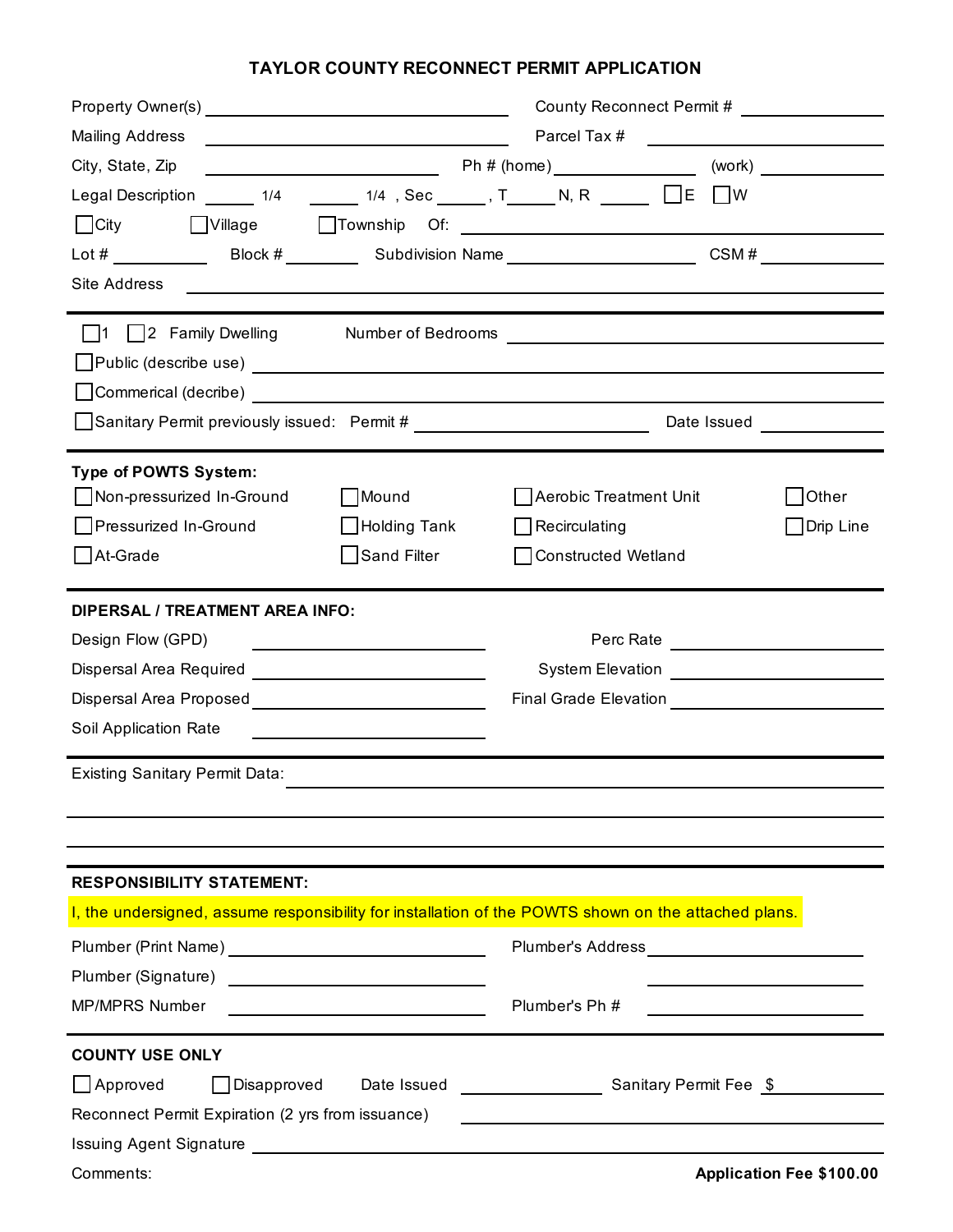| <b>DEPARTMENT USE ONLY</b><br><b>TAYLOR COUNTY</b><br>Date: ______________________                                                                                                                                                                                                                                                                                                                                                                                                                 |  |  |  |  |  |
|----------------------------------------------------------------------------------------------------------------------------------------------------------------------------------------------------------------------------------------------------------------------------------------------------------------------------------------------------------------------------------------------------------------------------------------------------------------------------------------------------|--|--|--|--|--|
| <b>EXISTING POWTS EVALUATION REPORT</b><br>No.: _________________________                                                                                                                                                                                                                                                                                                                                                                                                                          |  |  |  |  |  |
| Reconnect<br>Real Estate Transfer / Division<br>  Alteration of Structure<br>Reason for Evaluation:                                                                                                                                                                                                                                                                                                                                                                                                |  |  |  |  |  |
| Current Owner:<br><u> Territoria de la contenentación de la contenentación de la contenentación de la contenentación de la contene</u><br>PIN #:<br>___1/4, ___1/4, Sec ___T___N, R___    E    W<br>Telephone:<br>Is there a sanitary permit issued for this system?<br>$\begin{bmatrix} \text{No} &   &  ^* \text{Yes} & \text{Permit}\ \# & \text{I} & \text{I} \end{bmatrix}$                                                                                                                   |  |  |  |  |  |
| Telephone:<br>* Check with department to verify if evaluation is required.                                                                                                                                                                                                                                                                                                                                                                                                                         |  |  |  |  |  |
| ALL TANKS MUST BE PUMPED FOR INSPECTION<br>Structure(s) served:    1    2  Family Dwelling Number of Bedrooms:<br>Do all domestic wastes from the structure served enter this POWTS? $\vert$ Yes $\vert$ No (If no, explain what/where<br>how water is diverted):                                                                                                                                                                                                                                  |  |  |  |  |  |
| Existing Tank(s):   Septic Tank<br>  Pump Chamber   Holding Tank # of Tanks:                                                                                                                                                                                                                                                                                                                                                                                                                       |  |  |  |  |  |
| Concrete Steel Other                                                                                                                                                                                                                                                                                                                                                                                                                                                                               |  |  |  |  |  |
| Condition of the Tank:   Excellent (no cracks in tank)<br>Capacity of Each Tank: 2008 2014 2020 2021                                                                                                                                                                                                                                                                                                                                                                                               |  |  |  |  |  |
| Fair (signs of wear)<br>Are filters, risers, covers, labels, locks, vents, pumps and alarms<br>in good working order?<br>No<br>Yes<br>Poor (holes, cracks)<br><b>Comments on Tank:</b>                                                                                                                                                                                                                                                                                                             |  |  |  |  |  |
| In-Ground<br>Mound<br>At-Grade<br>Not Applicable<br><b>Soil Absorption Area:</b>                                                                                                                                                                                                                                                                                                                                                                                                                   |  |  |  |  |  |
| Is there any wastewater or effluent discharging to or ponding on the ground surface or to water surface? DYes DNo                                                                                                                                                                                                                                                                                                                                                                                  |  |  |  |  |  |
| Is a Soil Evaluation Report required per 32.12(1) (a)?   Yes<br>No                                                                                                                                                                                                                                                                                                                                                                                                                                 |  |  |  |  |  |
| $\sqrt{\frac{1}{1-\frac{1}{1-\frac{1}{1-\frac{1}{1-\frac{1}{1-\frac{1}{1-\frac{1}{1-\frac{1}{1-\frac{1}{1-\frac{1}{1-\frac{1}{1-\frac{1}{1-\frac{1}{1-\frac{1}{1-\frac{1}{1-\frac{1}{1-\frac{1}{1-\frac{1}{1-\frac{1}{1-\frac{1}{1-\frac{1}{1-\frac{1}{1-\frac{1}{1-\frac{1}{1-\frac{1}{1-\frac{1}{1-\frac{1}{1-\frac{1}{1-\frac{1}{1-\frac{1}{1-\frac{1}{1-\frac{1}{1-\frac{1}{1-\frac{1}{1-\frac{1}{1-\frac{1}{1-\frac$<br>$\vert$ $\vert$ No<br>Was effluent observed in the distribution cell? |  |  |  |  |  |
| Distribution Cell Size:___________________________Depth of Cell:_______________________System Elev:___________                                                                                                                                                                                                                                                                                                                                                                                     |  |  |  |  |  |
|                                                                                                                                                                                                                                                                                                                                                                                                                                                                                                    |  |  |  |  |  |